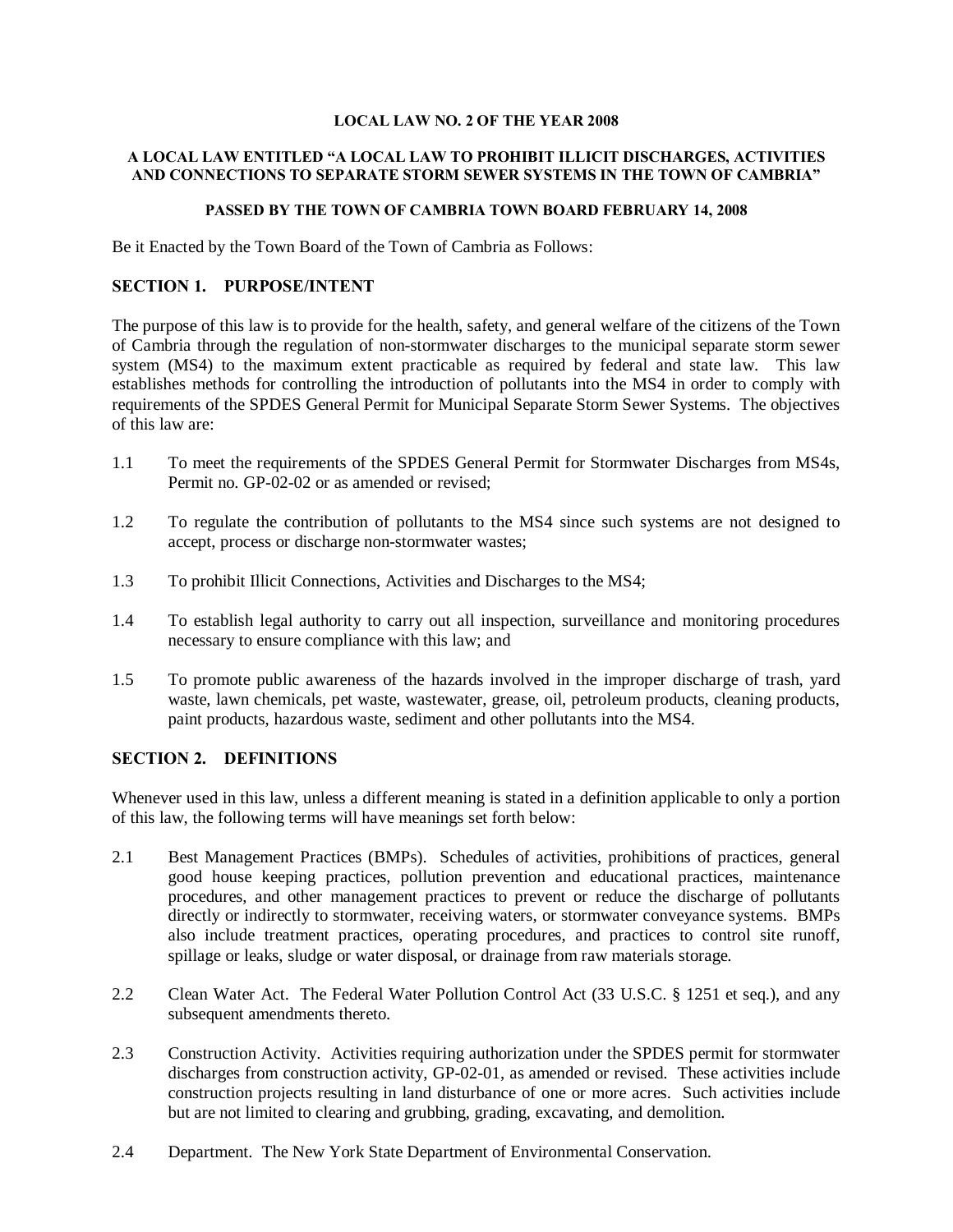- 2.5 Design Professional. New York State licensed professional engineer or licensed architect.
- 2.6 Hazardous Materials. Any material, including any substance, waste, or combination thereof, which because of its quantity, concentration, or physical, chemical, or infectious characteristic may cause, or significantly contribute to, a substantial present or potential hazard to human health, safety, property, or the environment when improperly treated, stored, transported, disposed of, or otherwise managed.
- 2.7 Illicit Connections. Any drain or conveyance, whether on the surface or subsurface, which allows an illegal discharge to enter the MS4, including but not limited to:
	- 1. Any conveyances which allow any non-stormwater discharge including treated or untreated sewage, process wastewater, and wash water to enter the MS4 and any connections to the storm drain system from indoor drains and sinks, regardless of whether said drain or connection had been previously allowed, permitted, or approved by an authorized enforcement agency; or
	- 2. Any drain or conveyance connected from a commercial or industrial land use to the MS4 which has not been documented in plans, maps, or equivalent records and approved by an authorized enforcement agency.
- 2.8 Illicit discharge. Any direct or indirect non-stormwater discharge to the MS4, except as exempted in Section 6 of this law.
- 2.9 Industrial Activity. Activities requiring SPDES permit for discharges from industrial activities except construction, GP-98-03, as amended or revised.
- 2.10 MS4. Municipal Separate Storm Sewer System.
- 2.11 Municipal Separate Storm Sewer System. A conveyance or system of conveyances (including roads with drainage systems, municipal streets, catch basins, curbs, gutters, ditches, man-made channels, or storm drains):
	- 1. Owned or operated by the Town of Cambria;
	- 2. Designed or used for collecting or conveying stormwater;
	- 3. Which is not a combined sewer; and
	- 4. Which is not part of a Publicly Owned Treatment Works (POTW) as defined at 40CFR 122.2.
- 2.12 Municipality. The Town of Cambria.
- 2.13 Non-Stormwater Discharge. Any discharge to the MS4 that is not composed entirely of stormwater.
- 2.14 Person. Any individual, association, organization, partnership, firm, corporation or other entity recognized by law and acting as either the owner or as the owner<sub>%</sub> agent.
- 2.15 Pollutant. Dredged spoil, filter backwash, solid waste, incinerator residue, treated or untreated sewage, garbage, sewage sludge, munitions, chemical wastes, biological materials, radioactive materials, heat, wrecked or discharged equipment, rock, sand and industrial, municipal, agricultural waste and ballast discharged into water; which may cause or might reasonably be expected to cause pollution of the waters of the state in contravention of the standards.
- 2.16 Premises. Any building, lot, parcel of land, or portion of land whether improved or unimproved including adjacent sidewalks and parking strips.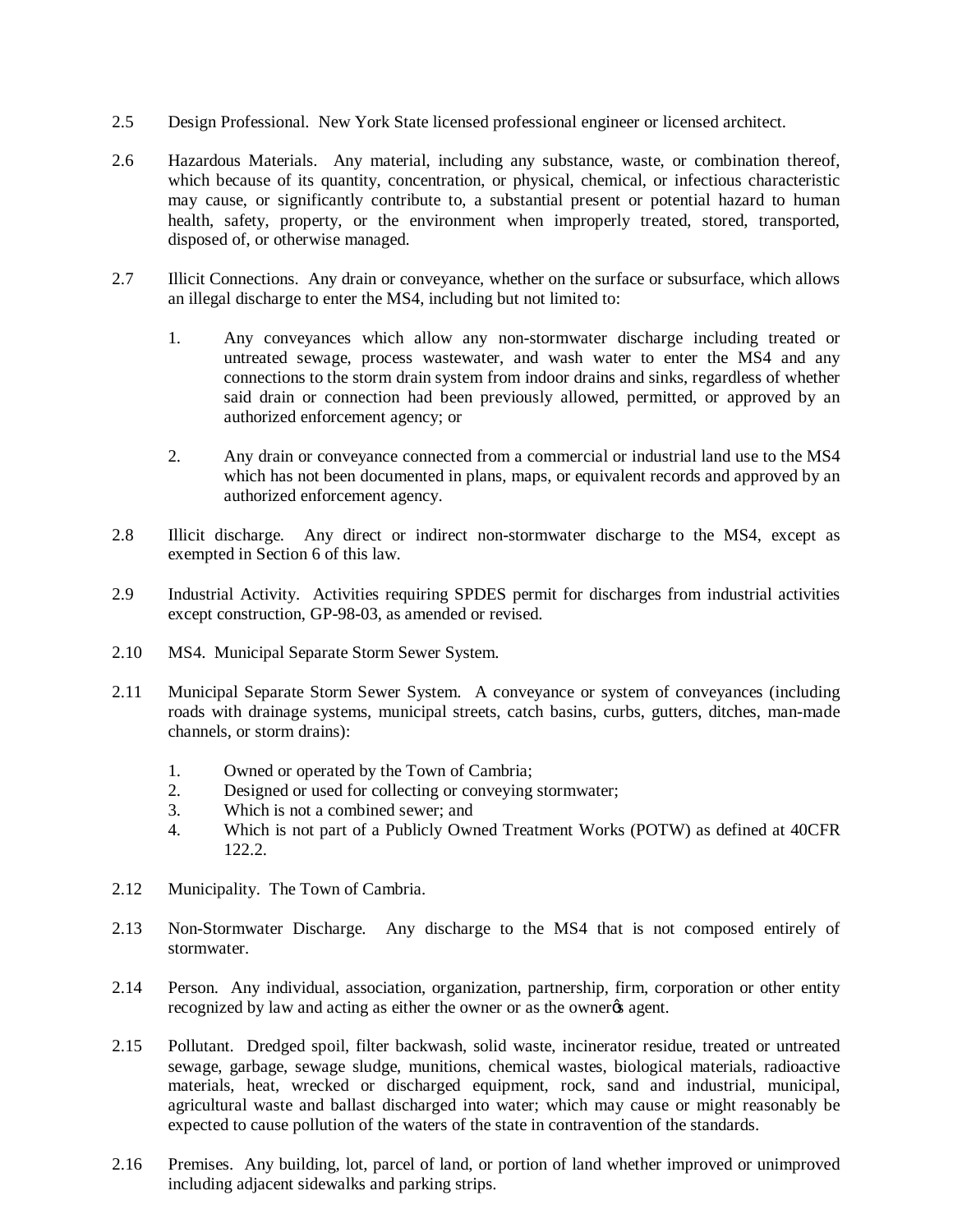## 2.17 Special Conditions.

- 1. Discharge Compliance with Water Quality Standards. The condition that applies where a municipality has been notified that the discharge of stormwater authorized under their MS4 permit may have caused or has the reasonable potential to cause or contribute to the violation of an applicable water quality standard. Under this condition the municipality must take all necessary actions to ensure future discharges do not cause or contribute to a violation of water quality standards.
- 2. 303(d) Listed Waters. The condition in the municipality is MS4 permit that applies where the MS4 discharges to a 303(d) listed water. Under this condition the stormwater management program must ensure no increase of the listed pollutant of concern to the 303(d) listed water.
- 3. Total Maximum Daily Load (TMDL) Strategy. The condition in the municipality & MS4 permit where a TMDL including requirements for control of stormwater discharges has been approved by EPA for a waterbody or watershed into which the MD4 discharges. If the discharge from the MS4 did not meet the TMDL stormwater allocations prior to September 10, 2003, the municipality was required to modify its stormwater management program to ensure that reduction of the pollutant of concern specified in the TMDL is achieved.
- 4. The condition in the municipality in MS4 permit that applies if a TMDL is approved in the future by EPA for any waterbody or watershed into which an MS4 discharges. Under this condition the municipality must review the applicable TMDL to see if it includes requirements for control of stormwater discharges. If an MS4 is not meeting the TMDL stormwater allocations, the municipality must, within six  $(6)$  months of the TMDL $\alpha$ approval, modify its stormwater management program to ensure that reduction of the pollutant of concern specified in the TMDL is achieved.
- 2.18 State Pollutant Discharge Elimination System (SPDES) Stormwater Discharge Permit. A permit issued by the Department that authorizes the discharge of pollutants to waters of the state.
- 2.19 Stormwater. Rainwater, surface runoff, snowmelt and drainage.
- 2.20 Stormwater Management Officer (SMO). An employee, the municipal engineer or other public official(s) designated by the Town of Cambria to enforce this local law. The SMO may also be designated by the municipality to accept and review stormwater pollution prevention plans, forward the plans to the applicable municipal board and inspect stormwater management practices.
- 2.21 303(d) List. A list of all surface waters in the state for which beneficial uses of the water (drinking, recreation, aquatic habitat, and industrial use) are impaired by pollutants, prepared periodically by the Department as required by Section 303(d) of the Clean Water Act. 303(d) listed waters are estuaries, lakes, and streams that fall short of the state surface water quality standards and are not expected to improve within the next two years.
- 2.22 TMDL. Total Maximum Daily Load.
- 2.23 Total Maximum Daily Load. The maximum amount of a pollutant to be allowed to be released into a waterbody so as not to impair uses of the water, allocated among the sources of that pollutant.
- 2.24 Wastewater. Water that is not stormwater, is contaminated with pollutants and is or will be discarded.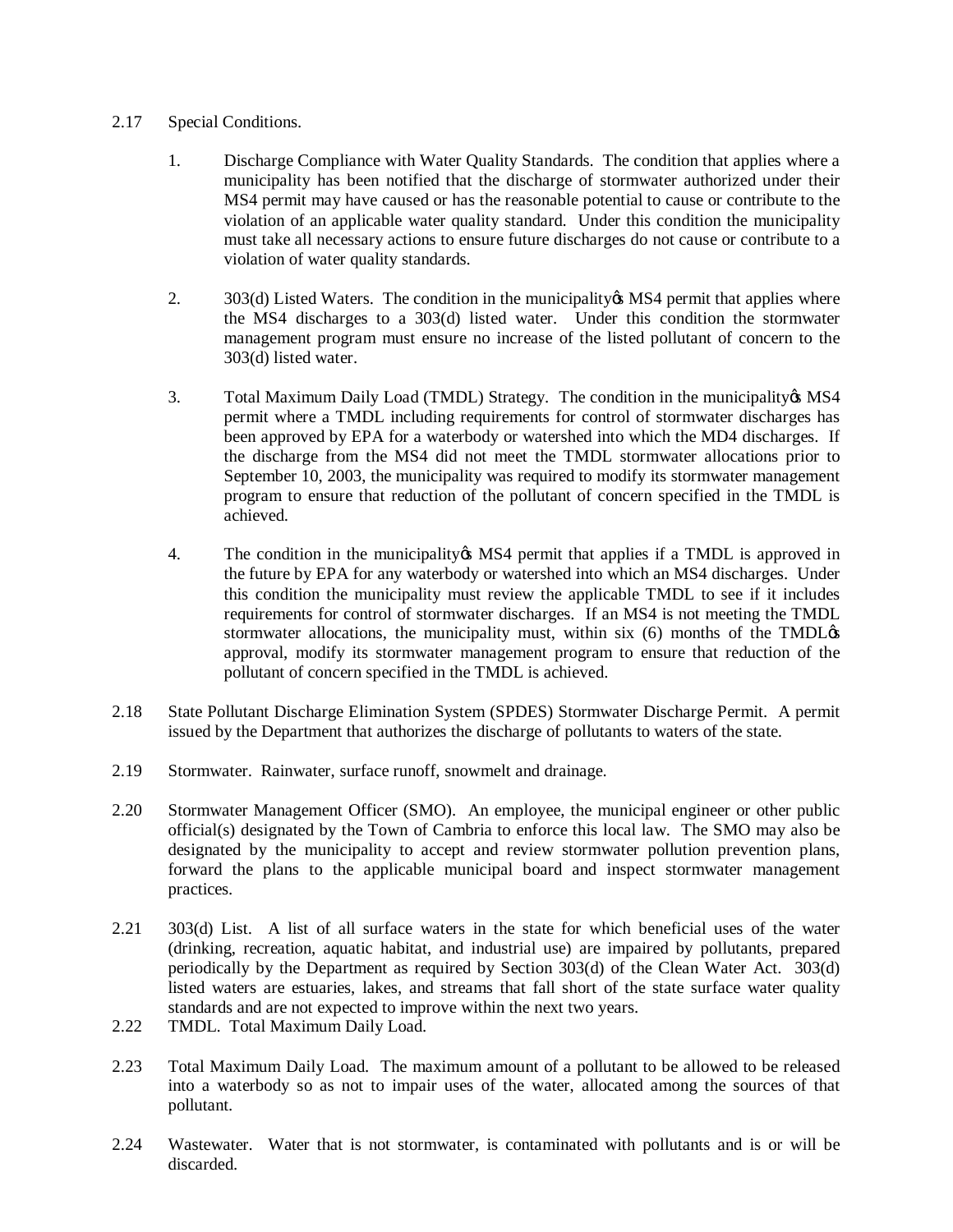## **SECTION 3. APPLICABILITY**

This law shall apply to all water entering the MS4 generated on any developed and undeveloped lands unless explicitly exempted by an authorized enforcement agency.

#### **SECTION 4. RESPONSIBILITY FOR ADMINISTRATION**

The Stormwater Management Officer(s) (SMO(s)) shall administer, implement, and enforce the provisions of this law. Such powers granted or duties imposed upon the authorized enforcement official may be delegated in writing by the SMO as may be authorized by the municipality.

#### **SECTION 5. SEVERABILITY**

The provisions of this law are hereby declared to be severable. If any provision, clause, sentence, or paragraph of this law or the application thereof to any person, establishment, or circumstances shall be held invalid, such invalidity shall not affect the other provisions or application of this law.

## **SECTION 6. DISCHARGE PROHIBITIONS**

- 6.1 Prohibition of Illegal Discharges. No person shall discharge or cause to be discharged into the MS4 any materials other than stormwater except as provided in Section 6.1.1. The commencement, conduct or continuance of any illegal discharge to the MS4 is prohibited except as described as follows:
	- 6.1.1 The following discharges are exempt from discharge prohibitions established by this local law, unless the Department or the municipality has determined them to be substantial contributors of pollutants: water line flushing or other potable water sources, landscape irrigation or lawn watering, existing diverted stream flows, rising ground water, uncontaminated ground water infiltration to stormdrains, uncontaminated pumped ground water, foundation or footing drains, crawl space or from individual residential car washing, natural riparian habitat or wetland flows, dechlorinated swimming pool discharges, residential street wash water, water from fire fighting activities, and any other water source not containing pollutants. Such exempt discharges shall be made in accordance with an appropriate plan for reducing pollutants.
	- 6.1.2 Discharges approved in writing by the SMO to protect life or property from imminent harm or damage, provided that, such approval shall not be construed to constitute compliance with other applicable laws and requirements, and further provided that such discharges may be permitted for a specified time prior and under such conditions as the SMO may deem appropriate to protect such life and property while reasonably maintaining the purpose and intent of this local law.
	- 6.1.3 Dye testing in compliance with applicable state and local laws is an allowable discharge, but requires a verbal notification to the SMO prior to the time of the test.
	- 6.1.4 The prohibition shall not apply to any discharge permitted under an SPDES permit, waiver, or waste discharge order issued to the discharger and administered under the authority of the Department, provided that the discharger is in full compliance with all requirements of the permit, waiver, or order and other applicable laws and regulations, and provided that written approval has been granted for any discharge to the MS4.
- 6.2 Prohibition of Illicit Connections.
	- 6.2.1 The construction, use, maintenance or continued existence of illicit connections to the MS4 is prohibited.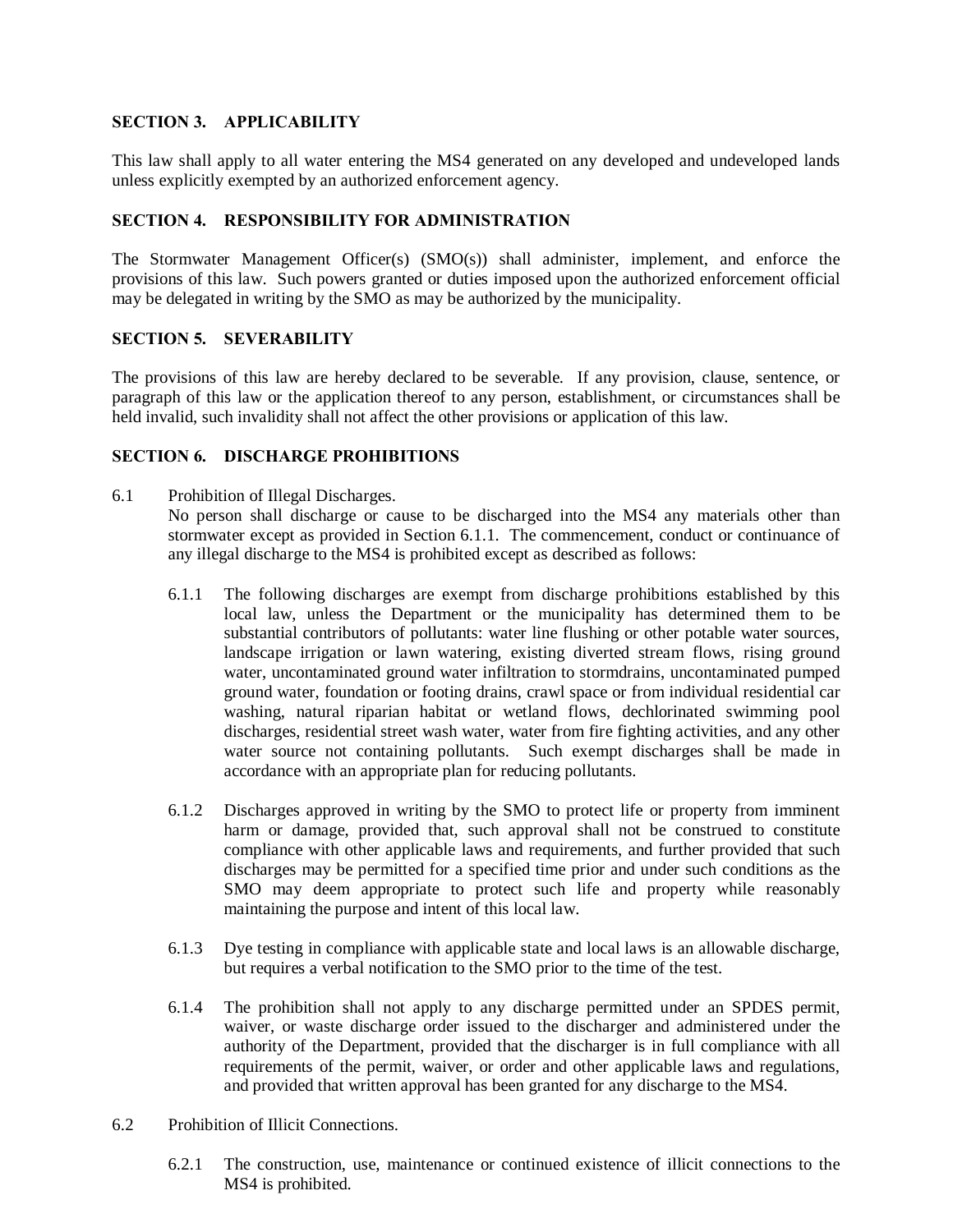- 6.2.2 This prohibition expressly includes, without limitation, illicit connections made in the past, regardless of whether the connection was permissible under law or practices applicable or prevailing at the time of connection.
- 6.2.3 A person is considered to be in violation of this local law if the person connects a line conveying sewage to the municipality & MS4, or allows such a connection to continue.

#### **SECTION 7. PROHIBITION AGAINST ACTIVITIES CONTAMINATING STORMWATER**

- 7.1.1 Activities that are subject to the requirements of this section are those types of activities that:
	- 7.1.1 Cause or contribute to a violation of the municipality & MS4 SPDES permit.
	- 7..2 Cause or contribute to the municipality being subject to the Special Conditions as defined in Section 2 (Definitions) of this local law.
- 7.2 Upon notification to a person that he or she is engaged in activities that cause or contribute to violations of the municipality ts MS4 SPDES permit authorization, that person shall take all reasonable actions to correct such activities such that he or she no longer causes or contributes to violations of the municipality & MS4 SPDES permit authorization.

## **SECTION 8. REQUIREMENT TO PREVENT, CONTROL, AND REDUCE STORMWATER POLLUTANTS BY THE USE OF BEST MANAGEMENT PRACTICES.**

8.1 Best Management Practices.

Where the SMO has identified illicit discharges as defined in Section 2 or activities contaminating stormwater as defined in Section 8 the municipality may require implementation of Best Management Practices (BMPs) to control those illicit discharges and activities.

- 8.1.1 The owner or operator of a commercial or industrial establishment shall provide, at their own expense, reasonable protection from accidental discharge of prohibited materials or other wastes into the MS4 through the use of structural and non-structural BMPs.
	- 8.1.2 Any person responsible for a property or premise, which is, or may be, the source of an illicit discharge as defined in Section 2 or an activity contaminating stormwater as defined in Section 8, may be required to implement, at said person $\alpha$  expense, additional structural and non-structural BMPs to reduce or eliminate the source of pollutant(s) to the MS4.
	- 8.1.3 Compliance with all terms and conditions of a valid SPDES permit authorizing the discharge of stormwater associated with industrial activity, to the extent practicable, shall be deemed compliance with the provisions of this section.

#### **SECTION 9. SUSPENSION OF ACCESS TO MS4.** Illicit Discharges in Emergency Situations.

- 9.1 The SMO may, without prior notice, suspend MS4 discharge access to a person when such suspension is necessary to stop an actual or threatened discharge which presents or may present imminent and substantial danger to the environment, to the health or welfare of persons, or to the MS4. The SMO shall notify the person of such suspension within a reasonable time thereafter in writing of the reasons for the suspension. If the violator fails to comply with a suspension order issued in an emergency, the SMO may take such steps as deemed necessary to prevent or minimize damage to the MS4 or to minimize danger to persons.
- 9.2 Suspension due to the detection of illicit discharge. Any person discharging to the municipality of  $\mathcal{L}$ MS4 in violation of this law may have their MS4 access terminated if such termination would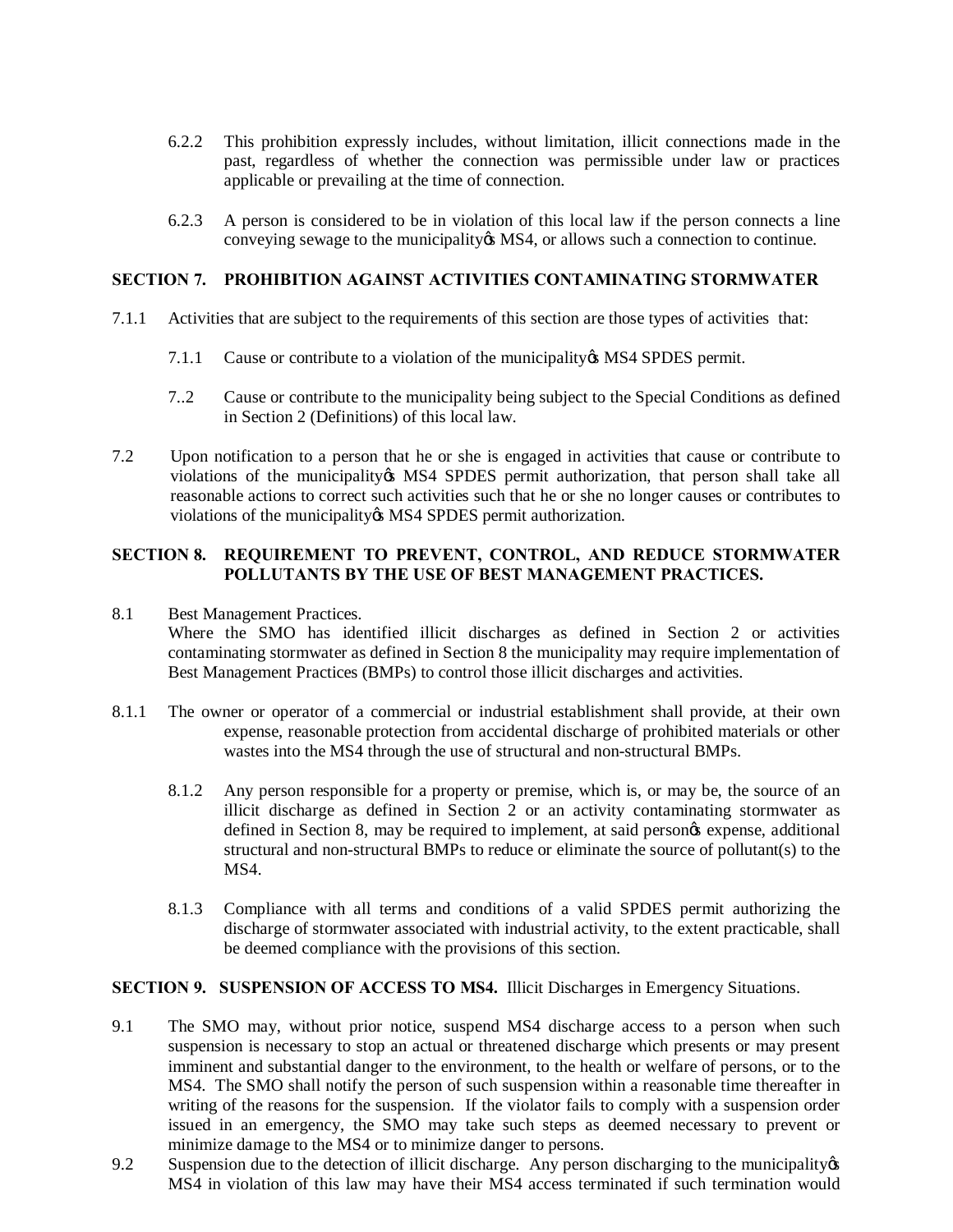abate or reduce an illicit discharge. The SMO will notify a violator in writing of the proposed termination of its MS4 access and the reasons therefor. The violator may petition the SMO for a reconsideration and hearing. Access may be granted by the SMO if he/she finds that the illicit discharge has ceased and the discharger has taken steps to prevent its recurrence. Access may be denied if the SMO determines in writing that the illicit discharge has not ceased or is likely to recur. A person commits an offense if the person reinstates MS4 access to premises terminated pursuant to this Section, without the prior approval of the SMO.

## **SECTION 10. INDUSTRIAL OR CONSTRUCTION ACTIVITY DISCHARGES.**

Any person subject to an industrial or construction activity SPDES stormwater discharge permit shall comply with all provisions of such permit. Proof of compliance with said permit may be required in a form acceptable to the municipality prior to the allowing of discharges to the MS4.

# **SECTION 11. ACCESS AND MONITORING OF DISCHARGES.**

- 11.1 Applicability. This section applies to all facilities that the SMO must inspect to enforce any provision of this Law, or whenever the authorized enforcement agency has cause to believe that there exists, or potentially exists, in or upon any premises any condition which constitutes a violation of this  $\hat{L}aw$ .
- 11.2 Access to Facilities.
	- 11.2.1 The SMO shall be permitted to enter and inspect facilities subject to regulation under this law as often as may be necessary to determine compliance with this Law. If a discharger has security measures in force which require proper identification and clearance before entry into its premises, the discharger shall make the necessary arrangements to allow access to the SMO.
	- 11.2.2 Facility operators shall allow the SMO ready access to all parts of the premises for the purposes of inspection, sampling, examination and copying of records as may be required to implement this law.
	- 11.2.3 The municipality shall have the right to set up on any facility subject to this law such devices as are necessary in the opinion of the SMO to conduct monitoring and/or sampling of the facility is stormwater discharge.
	- 11.2.4 The municipality has the right to require the facilities subject to this law to install monitoring equipment as is reasonably necessary to determine compliance with this law. The facility *is* sampling and monitoring equipment shall be maintained at all times in a safe and proper operating condition by the discharger at its own expense. All devices used to measure stormwater flow and quality shall be calibrated to ensure their accuracy.
	- 11.2.5 Unreasonable delays in allowing the municipality access to a facility subject to this law is a violation of this law. A person who is the operator of a facility subject to this law commits an offense if the person denies the municipality reasonable access to the facility for the purpose of conducting any activity authorized or required by this law.
	- 11.2.6 If the SMO has been refused access to any part of the premises from which stormwater is discharged, and he/she is able to demonstrate probable cause to believe that there may be a violation of this law, or that there is a need to inspect and/or sample as part of a routine inspection and sampling program designed to verify compliance with this law or any order issued hereunder, then the SMO may seek issuance of a search warrant from any court of competent jurisdiction.

## **SECTION 12. NOTIFICATION OF SPILLS.**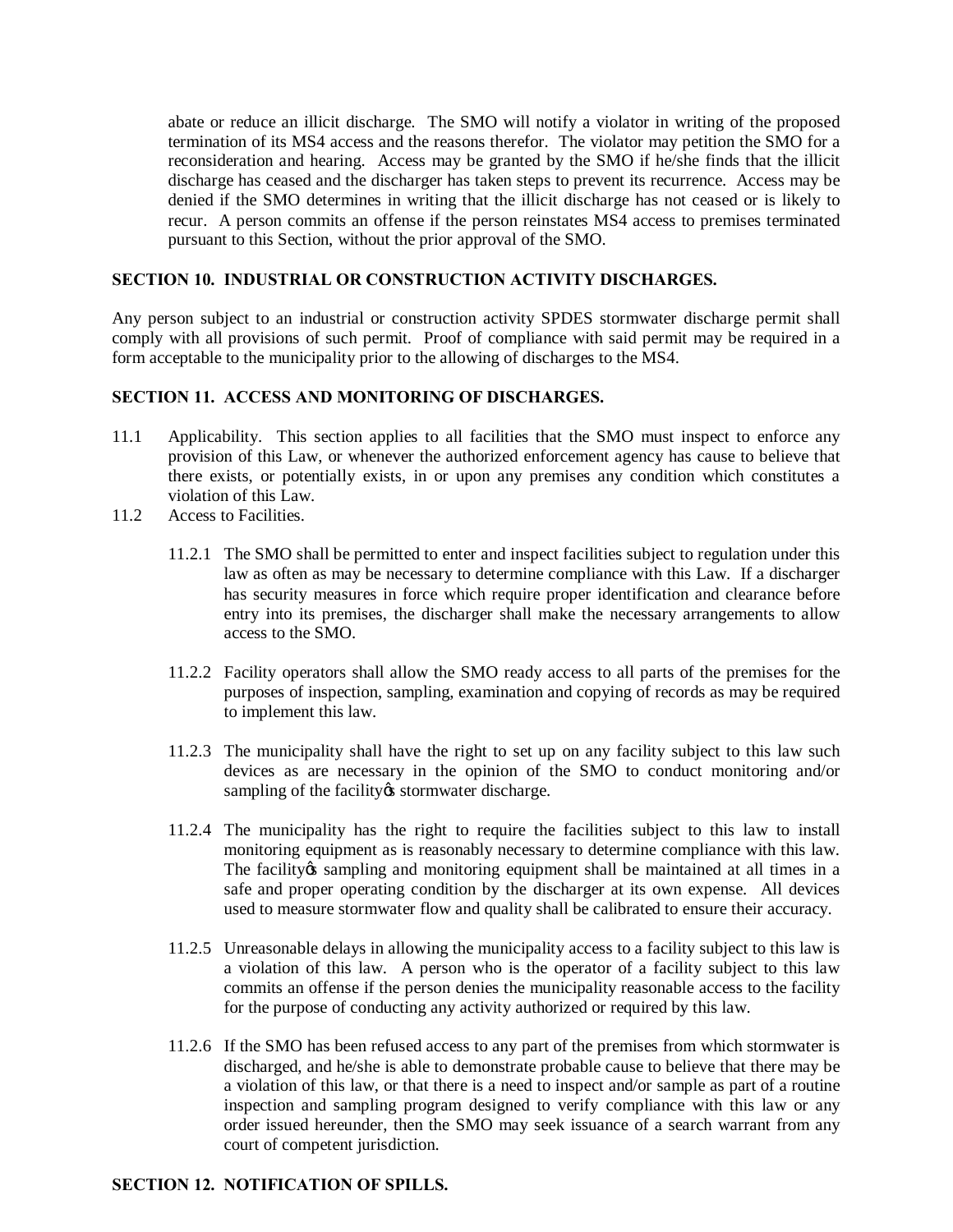Notwithstanding other requirements of law, as soon as any person responsible for a facility or operation or responsible for emergency response for a facility or operation has information of any known or suspected release of materials which are resulting or may result in illegal discharges or pollutants discharging into the MS4, said person shall take all necessary steps to ensure the discovery, containment, and cleanup of such release. In the event of such a release of hazardous materials said person shall immediately notify emergency response agencies of the occurrence via emergency dispatch services. In the event of a release of non-hazardous materials, said person shall notify the municipality in person or by telephone or facsimile no later than the next business day. Notifications in person or by telephone shall be confirmed by written notice addressed and mailed to the municipality within three (3) business days of the telephone notice. If the discharge of prohibited materials emanates from a commercial or industrial establishment, the owner or operator of such establishment shall also retain an on-site written record of the discharge and the actions taken to prevent is recurrence. Such records shall be retained for at least three (3) years.

#### **SECTION 13. ENFORCEMENT**

13.1 Notice of Violation.

When the municipality os SMO finds that a person has violated a prohibition or failed to meet a requirement of this law, he/she may order compliance by written notice of violation to the responsible person. Such notice may require without limitation:

- 13.1.1 The elimination of illicit connections or discharges;
	- 13.1.2 That violating discharges, practices, or operations shall cease and desist;
	- 13.1.3 The abatement or remediation of stormwater pollution or contamination hazards and the restoration of any affected property;
	- 13.1.4 The performance of monitoring, analysis, and reporting;
	- 13.1.5 Prosecution for such violation under Section 12.2;
	- 13.1.6 The implementation of source control or treatment BMPs. If abatement of a violation and/or restoration of affected property is required, the notice shall set forth a deadline within which such remediation or restoration must be completed. Said notice shall further advise that, should the violator fail to remediate or restore within the established deadline, the work will be done by a designated governmental agency or a contractor and the expense thereof shall be charged to the violator.

# 13.2 Penalties

In addition to or as an alternative to any penalty provided herein or by law, any person who violates the provisions of this local law shall be guilty of a violation punishable by a fine not exceeding three hundred fifty dollars (\$350.00) or imprisonment for a period not to exceed six (6) months, or both for conviction of a first offense; for conviction of a second offense both of which were committed within a period of five (5) years, punishable by a fine not less than three hundred fifty dollars (\$350.00) nor more than seven hundred dollars (\$700.00) or imprisonment for a period not to exceed six (6) months, or both; and upon a conviction for a third or subsequent offense all of which were committed within a period of five years, punishable by a fine not less than seven hundred dollars (\$700.00) not more than one thousand dollars (\$1,000.00) or imprisonment for a period not to exceed six months, or both. However, for the purposes of conferring jurisdiction upon courts and judicial officers generally, violations of this local law shall be deemed misdemeanors and for such purpose only all provisions of law relating to misdemeanors shall apply to such violations. Each weekes continued violation such constitute a separate additional violation.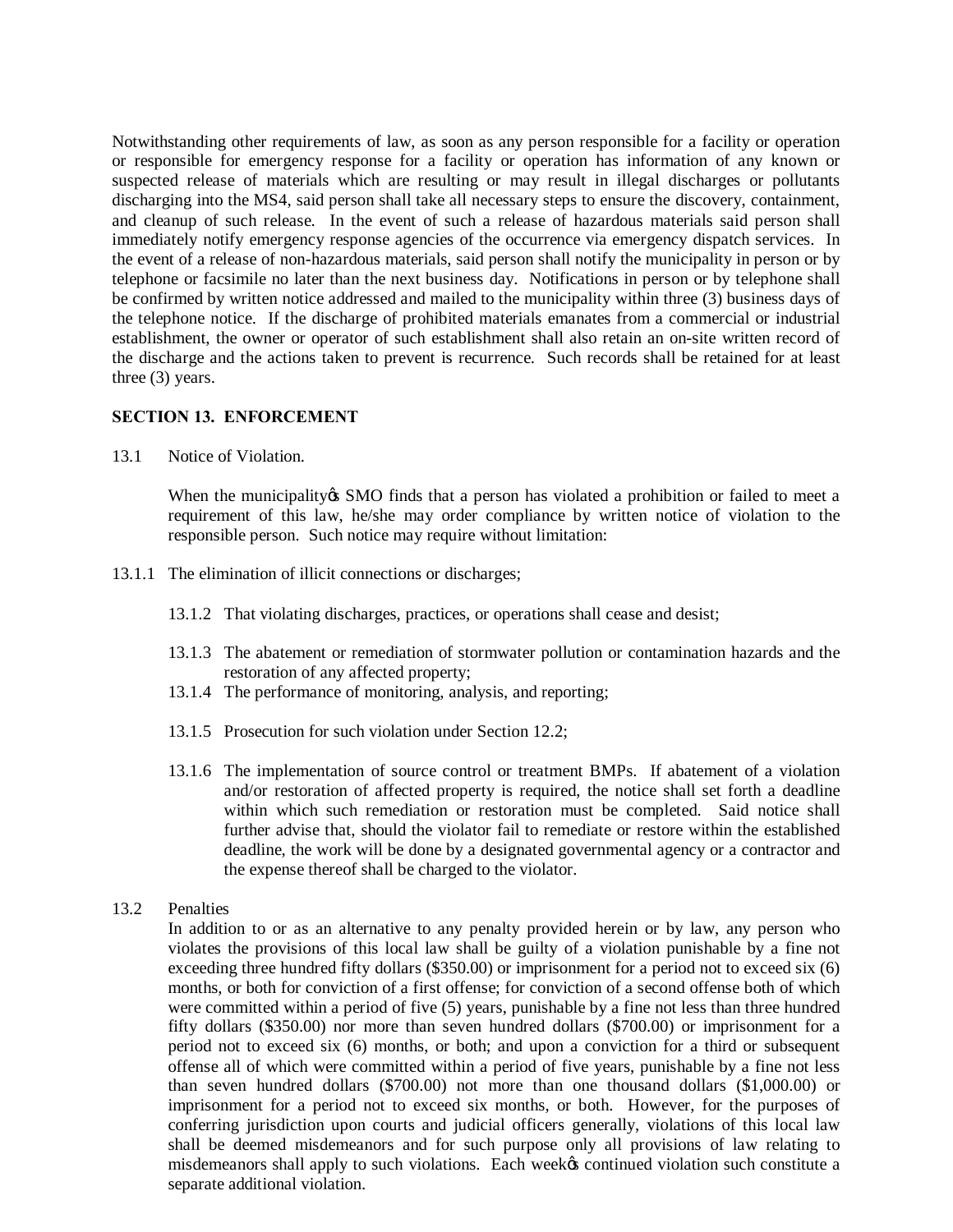# **SECTION 14. APPEAL OF NOTICE OF VIOLATION**

Any person receiving a Notice of Violation may appeal the determination of the SMO to the Town of Cambria Town Board within fifteen (15) days of its issuance, which shall hear the appeal within thirty (30) days after the filing of the appeal, and within five (5) days of making its decision, file its decision in the office of the municipal clerk and mail a copy of its decision by certified mail to the discharger.

## **SECTION 15. CORRECTIVE MEASURES AFTER APPEAL**

- 15.1 If the violation has not been corrected pursuant to the requirements set forth in the Notice of Violation, or, in the event of an appeal, within five (5) business days of the decision of the municipal authority upholding the decision of the SMO, then the SMO shall request the ownergs permission for access to the subject private property to take any and all measures reasonably necessary to abate the violation and/or restore the property.
- 15.2 If refused access to the subject private property, the SMO may seek a warrant in a court of competent jurisdiction to be authorized to enter upon the property to determine whether a violation has occurred. Upon determination that a violation has occurred, the SMO may seek a court order to take any and all measures reasonably necessary to abate the violation and/or restore the property. The cost of implementing and maintaining such measures shall be the sole responsibility of the discharger.

## **SECTION 16. INJUNCTIVE RELIEF**

If shall be unlawful for any person to violate any provision or fail to comply with any of the requirements of this law. If a person has violated or continues to violate the provisions of this law, the SMO may petition for a preliminary or permanent injunction restraining the person for activities which would create further violations of compelling the person to perform abatement or remediation of the violation.

# **SECTION 17. ALTERNATIVE REMEDIES**

- 17.1 When a person has violated a provision of this Law, he/she may be eligible for alternative remedies in lieu of a civil penalty, upon recommendation of the Municipal Attorney and concurrence of the Municipal Code Enforcement Officer, where:
	- 17.1.1 The violation was unintentional;
	- 17.1.2 The violator has no history of previous violations of this Law;
	- 17.1.3 Environmental damage was minimal;
	- 17.1.4 Violator acted quickly to remedy violation;
	- 17.1.5 Violator cooperated in investigation and resolution.
- 17.2 Alternative remedies may consist of one or more of the following:
	- 17.2.1 Attendance at compliance workshops;
	- 17.2.2 Storm drain stenciling or storm drain marking;
	- 17.2.3 River, stream or creek cleanup activities.

## **SECTION 18. VIOLATIONS DEEMED PUBLIC NUISANCE**

In addition to the enforcement processes and penalties provided, any condition caused or permitted to exist in violation of any of the provisions of this law is a threat to public health, safety, and welfare, and is declared and deemed a public nuisance, and may be summarily abated or restored at the violator  $\alpha$